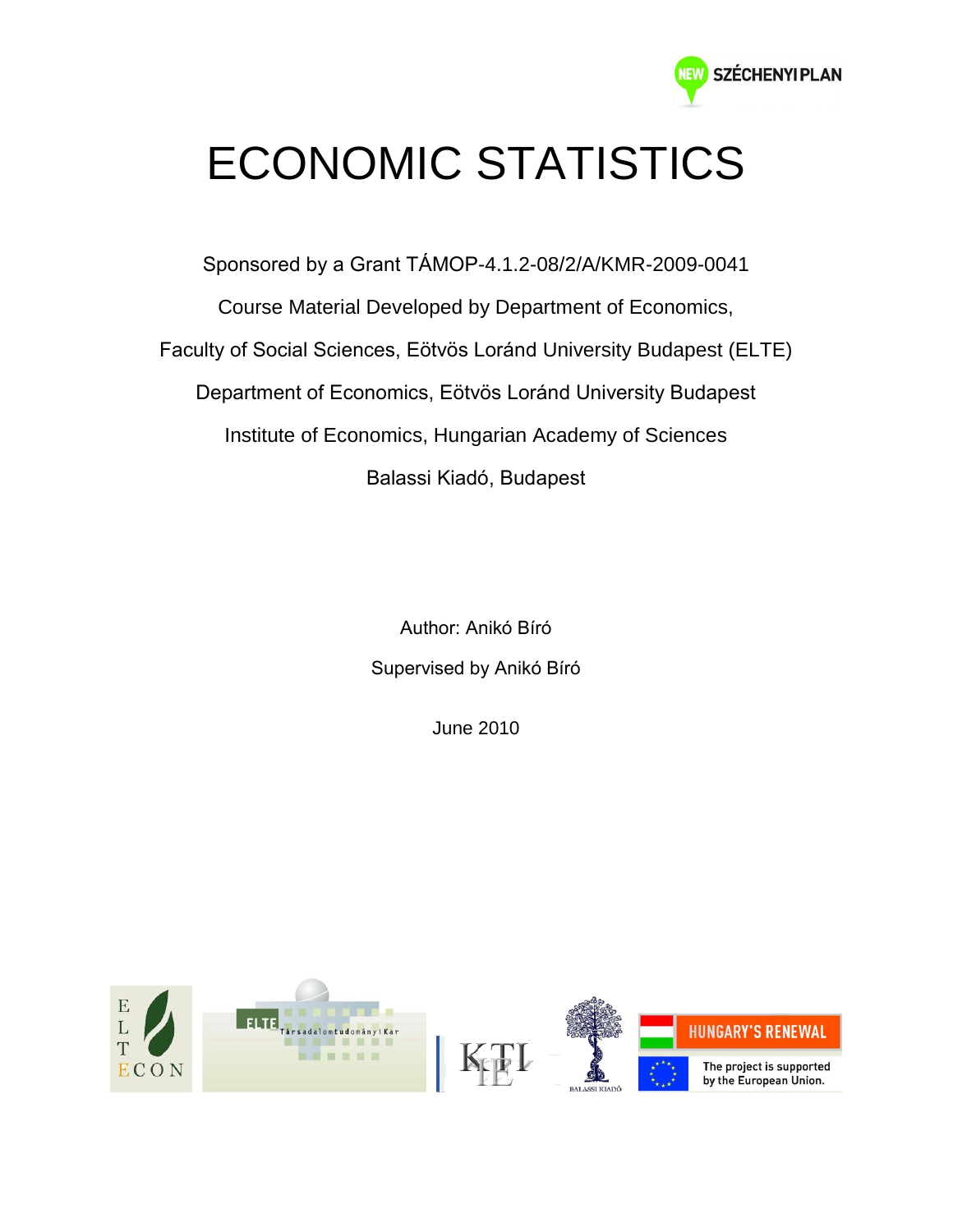

## ECONOMIC STATISTICS

## **Syllabus**

This course gives an intuitive introduction to the analysis of economic data

## **Schedule:**

**1. week:** Introduction – course requirements, connections to other subjects. About economic data – examples for economic questions, data sources on the internet. Basic computer knowledge (Excel, Power Point, Word) – Excel worksheets, computations in Excel.

Textbook chapter 2

**2. week:** Data types: cross sectional, time series, panel. Descriptive statistics – graphical methods, histogram, point diagram. Indicators: mean, mode, percentiles, variation, skewness. Descriptive statistics with Excel, Analysis ToolPak.

Textbook chapter 2

**3. week:** Correlation – definition, interpretation of square of correlation. Properties of correlation. Correlation and causality?

Correlation and regression – different approach. Introduction to simple regression – writing up the model, estimation.

Calculation of correlation, OLS estimation with Excel.

Textbook chapter 3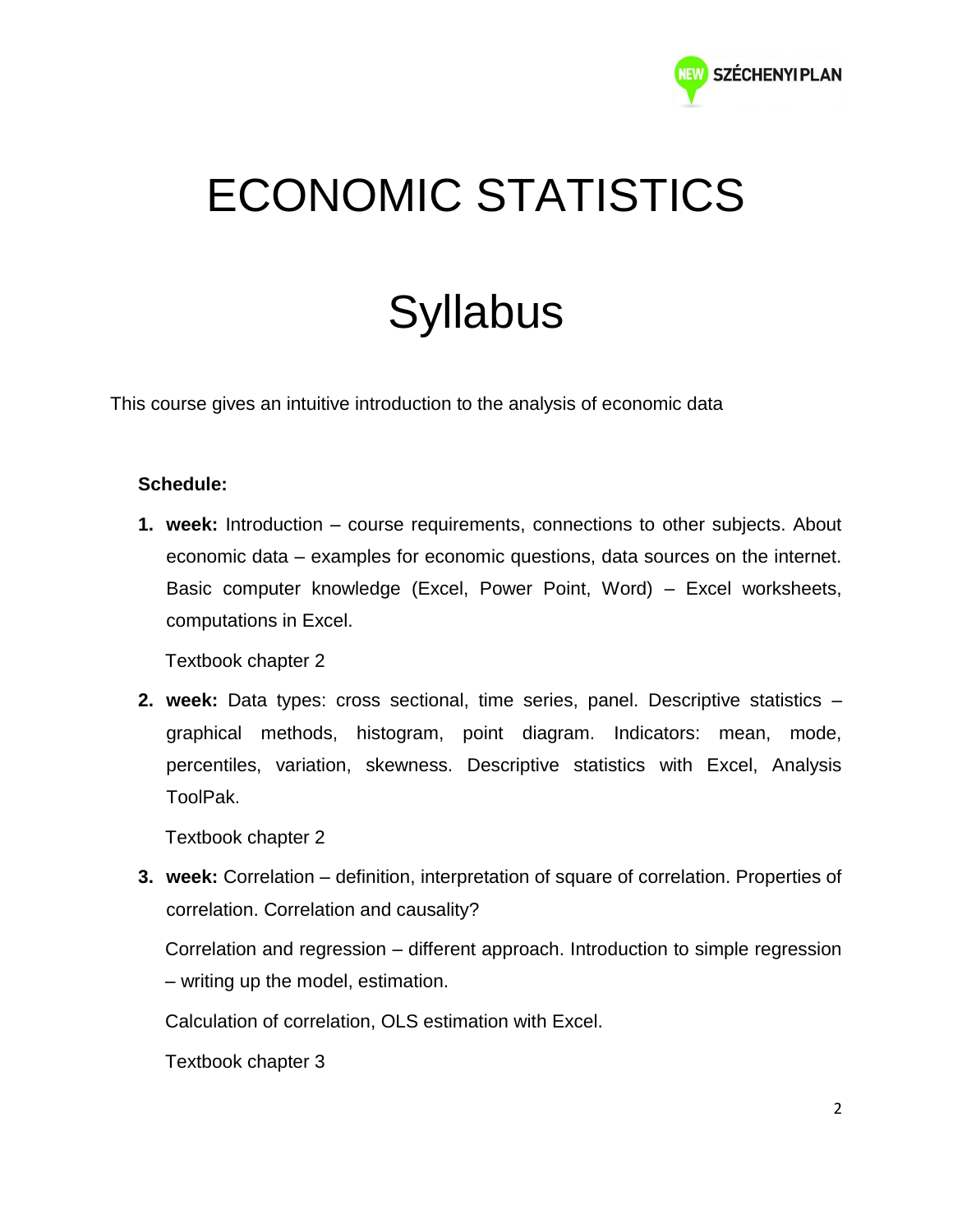

**4. week:** Simple regression – goodness of fit, definition and interpretation of Rsquared. Nonlinearity, logarithmic form (elasticity). Influencing factors of estimation precision, confidence interval. Practicing.

Textbook chapter 4

**5. week:** Hypothesis testing: null and alternative hypothesis, procedure of hypothesis testing, t-test, p-value. Connection between hypothesis testing and confidence interval. F-test (intuitively). Examples. Summary. 1<sup>st</sup> exam.

Textbook chapter 5

**6. week:** Discussion of 1<sup>st</sup> exam. Multivariate regression – more explanatory variables. Estimation, interpretation of coefficients, confidence interval, hypothesis testing. Practicing examples: model of GDP growth, regression of production costs of electricity firms.

Simple simulation with Excel.

Textbook chapter 6

**7. week:** Bias due to omitted variables. Problems of "too many" and "too few" regressors. Multicollinearity: definition, symptoms, possible solutions. Binary variables, introduction: different intercept, different means of subgroups.

Textbook chapters 6, 7

**8. week:** Binary variables – interactions: different intercept and different slope across groups. Examples: housing price regression (properties of the real estate as binary regressors), wage regression (gender discrimination). Binary dependent variable: limitations of OLS. Summary. 2<sup>nd</sup> exam.

Textbook chapter 7

**9. week:** Discussion of 2<sup>nd</sup> exam. Basics of time series analysis – comparison with cross sectional analysis. Distributed lag model – model specification, interpretation of coefficients and their sum. Lag length selection. Introduction to EViews.